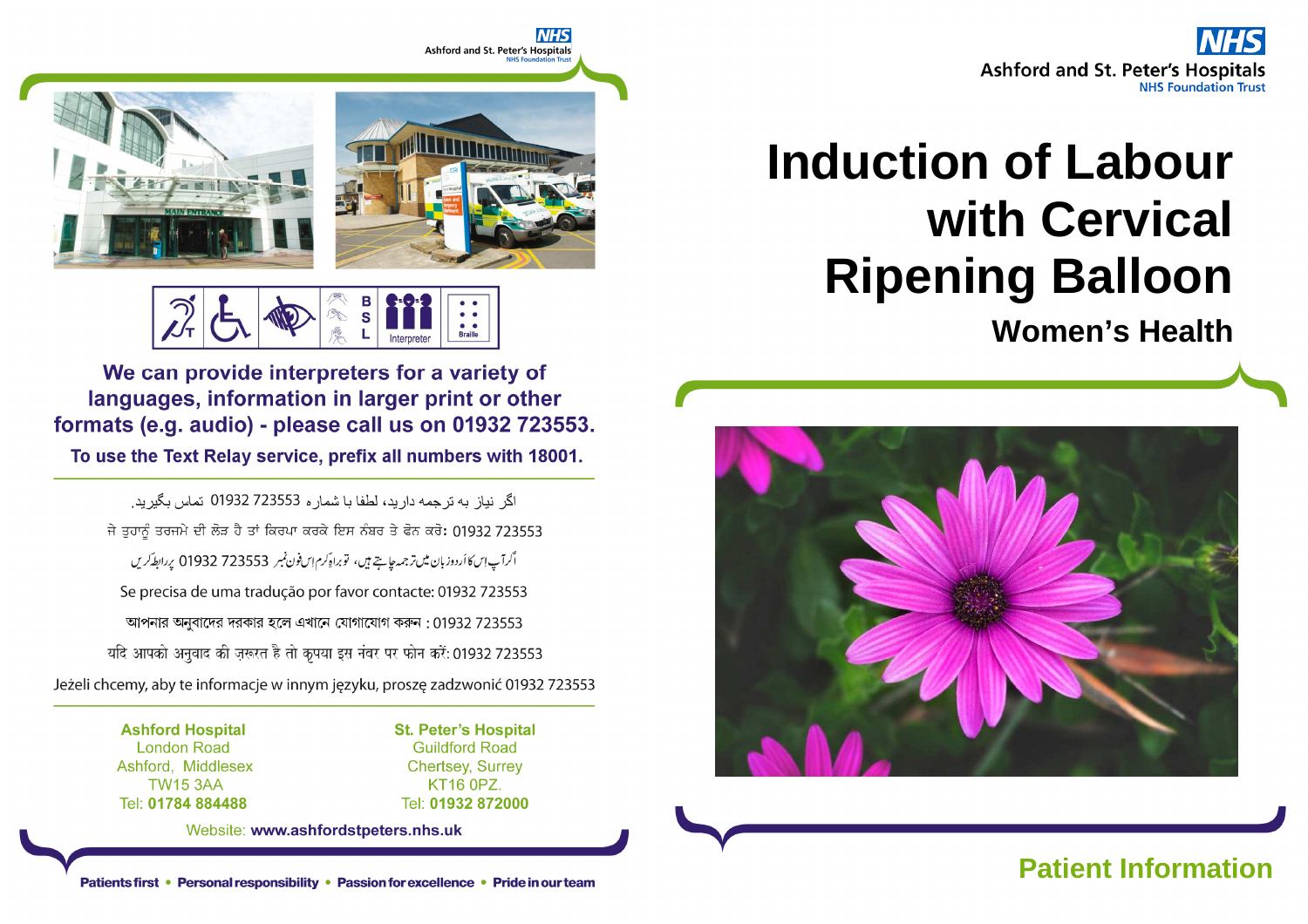#### **Useful Contacts**

| <b>Maternity Triage</b>      | 01932 722835                                 |
|------------------------------|----------------------------------------------|
| Labour ward                  | 01932 722864<br>01932 722663                 |
| Joan Booker Ward             | 01932 722291<br>01932 722378<br>01932 722660 |
| <b>Pregnancy Advice Line</b> | 0300 1235473                                 |

#### **Further Information**

 We endeavour to provide an excellent service at all times, but should you have any concerns please, in the first instance, raise these with the Matron, Senior Nurse or Manager on duty.

 If they cannot resolve your concern, please contact our Patient Experience Team on 01932 723553 or email **asp-tr.patient.advice@nhs.net**. If you remain concerned, the team can also advise upon how to make a formal complaint.

| <b>Author:</b> Miss Izuwah-Njoku, Dr Matt Eritty |                            | <b>Department:</b> Obstetrics and Gynaecology |                  |
|--------------------------------------------------|----------------------------|-----------------------------------------------|------------------|
| <b>Version: 1</b>                                | <b>Published: Nov 2018</b> |                                               | Review: Nov 2021 |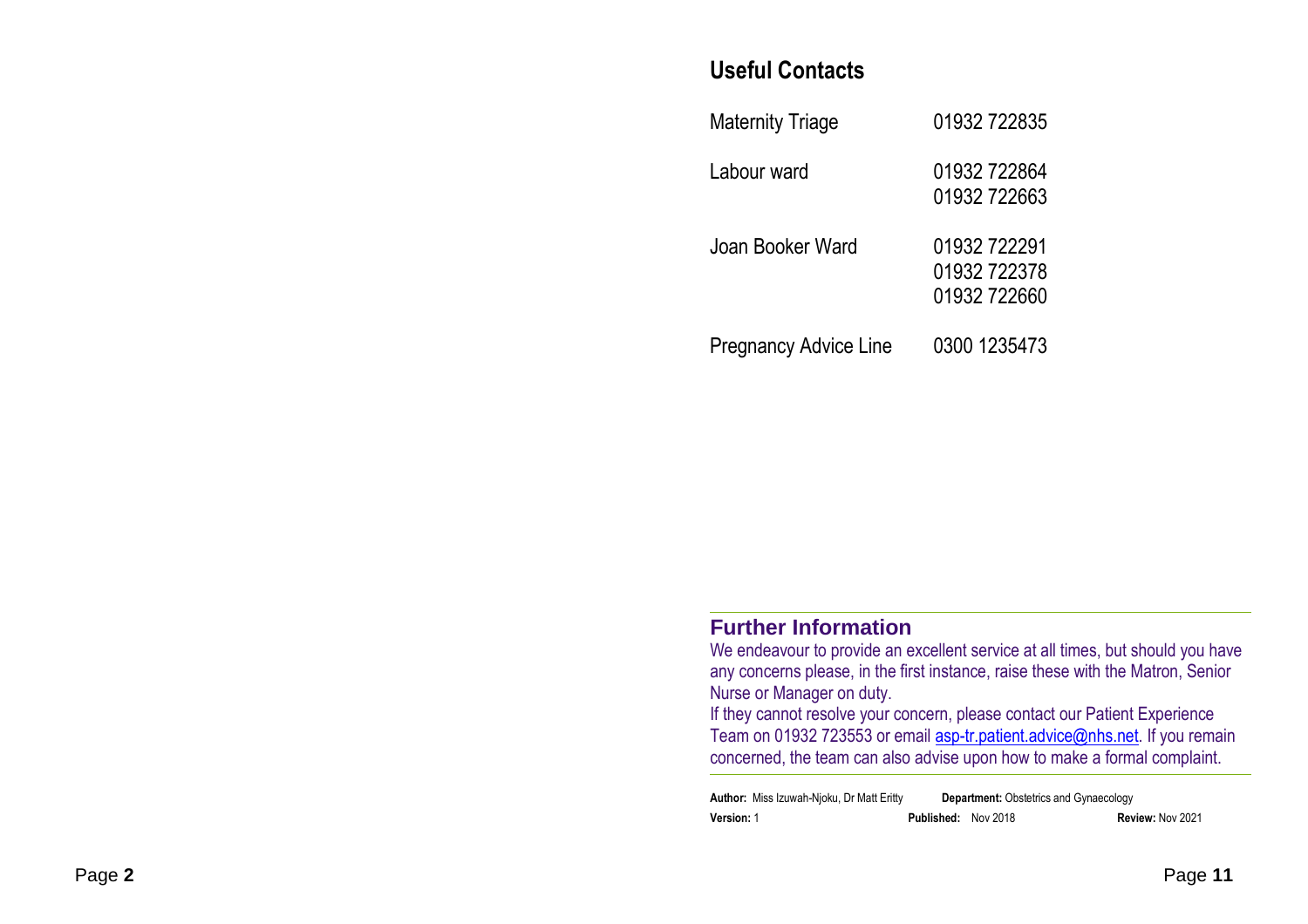# **Useful Links**

**Royal College of Obstetrics and Gynaecology** www.rcog.org.uk

#### **National Institute for Health and Care Excellence**

Clinical Guideline 'Inducing labour'. https://www.nice.org.uk/guidance/cg70/chapter/1-Guidance#information-and-decision-making

#### **National Institute for Health and Care Excellence**

Information for the public 'Inducing Labour'. https://www.nice.org.uk/guidance/cg70/ifp/chapter/About-thisinformation

#### **National Institute for Health and Care Excellence**

Insertion of a double balloon catheter for induction of labour in pregnant women without previous caesarean section. NICE, 2015. https://www.nice.org.uk/guidance/ipg528

#### **National Institute for Health and Care Excellence**

Clinical guideline 'Intrapartum care for healthy women and babies'.

https://www.nice.org.uk/guidance/cg190

# **Information for women having an induction of labour using Cervical Ripening Balloon**

Having a baby is a very special time in the life of a woman and her family and we want to do our best to ensure you have a good and safe experience.

Induction of labour is a process where we use different medications or devices to enable changes in your cervix (neck of the womb) to occur in order to break your waters and help you to go into labour. Induction is recommended from 41 weeks (NICE guidelines July 2008). There are a number of reasons why induction of labour is recommended. Your doctor or midwife will explain the reason for induction with you before offering you an induction. They will also discuss the benefits and risks of the process with you.

You doctor or midwife may also offer you a membrane sweep which may help to start natural labour without the need for using any of the induction methods discussed below.

Inducing labour takes time, sometimes a couple of days and may follow a number of steps. These could include softening (or ripening) your cervix, breaking your waters, and giving you a hormone drip through your vein to encourage your contractions to start. All these steps may not be necessary for you. This leaflet gives you information about the first stage of inducing your labour by ripening your cervix using a 'cervical ripening balloon catheter' e.g. the double balloon catheter Cook® Balloon or the single balloon catheter.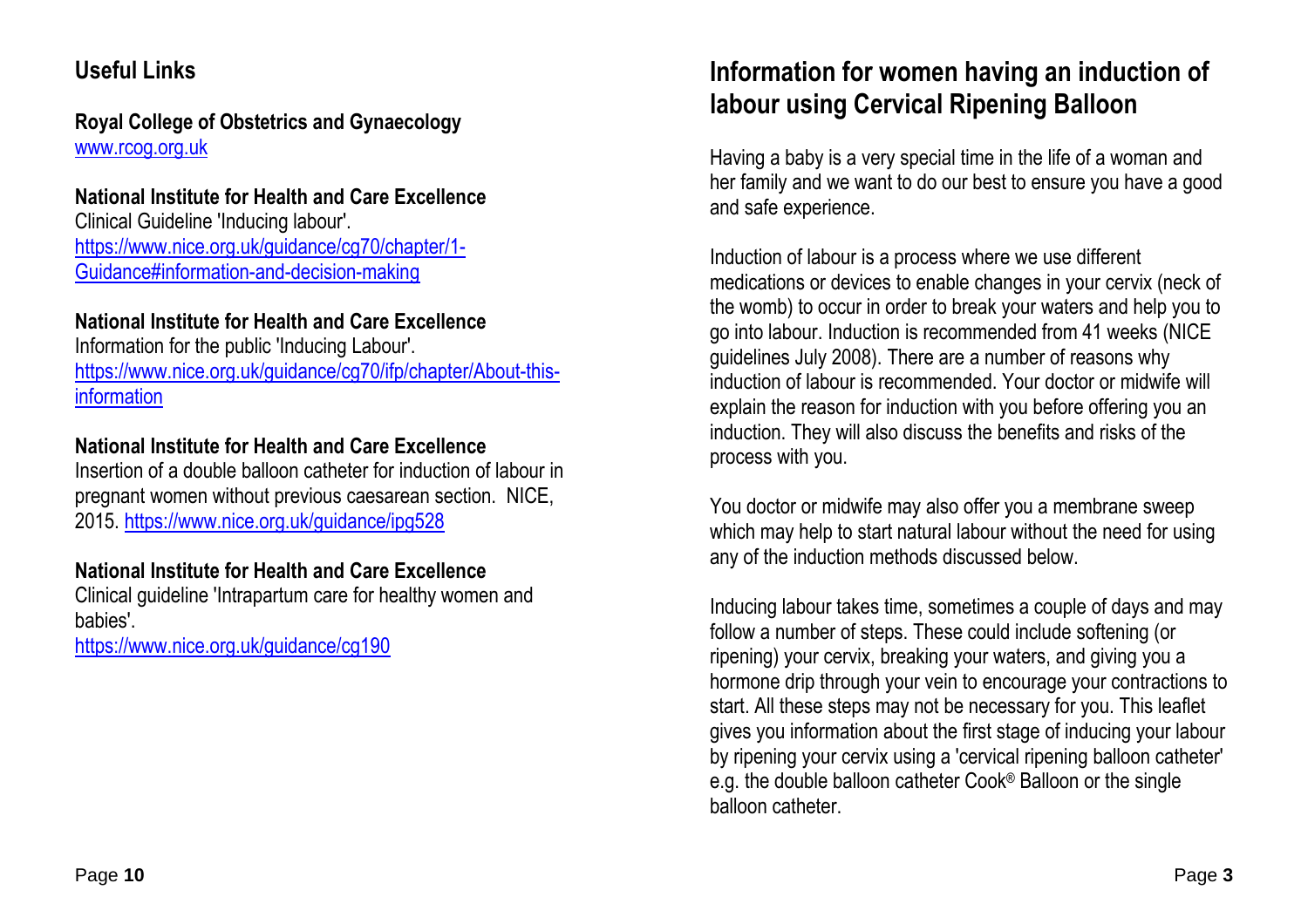# **What is a Cook® Balloon?**

A Cook® Balloon is a silicone tube which has two inflatable balloons which are inserted and inflated with a safe fluid, 'normal saline', and deflated before removal. Though NICE recognises the use of this method of induction in women without prior Caesarean section, most units in the UK are now using this routinely for women who have had a previous single lower segment Caesarean section.

*A single balloon catheter may be used as this has a similar success rate as the double catheter.* 

# **What do I need to do on the day of my induction?**

You should telephone labour ward at 0700 hours on the day your induction to confirm what time to come to labour ward to start your induction. Labour ward is located on the third floor of the Abbey Wing. You induction will usually start at 0800 hours.

**The telephone number for Labour ward is 01932 722864 or 01932 722663.** Please come with your maternity bag as you will usually remain in hospital till you deliver your baby.

You will initially be admitted to the labour ward so we can insert the cervical ripening balloon. Once this is done and the safety checks are completed, you will be transferred to the antenatal ward and encouraged to mobilise. Once we can break your waters or labour starts, you will be transferred back to labour ward.

# **What if my cervix has not changed?**

If there has been no change in your cervix, the doctor will discuss further options with you at this time. These may include:

- Prostaglandins if this has not been previously used.
- Your induction may be deferred and re-started on another day depending on the reason for the induction and your wishes.
- A caesarean section.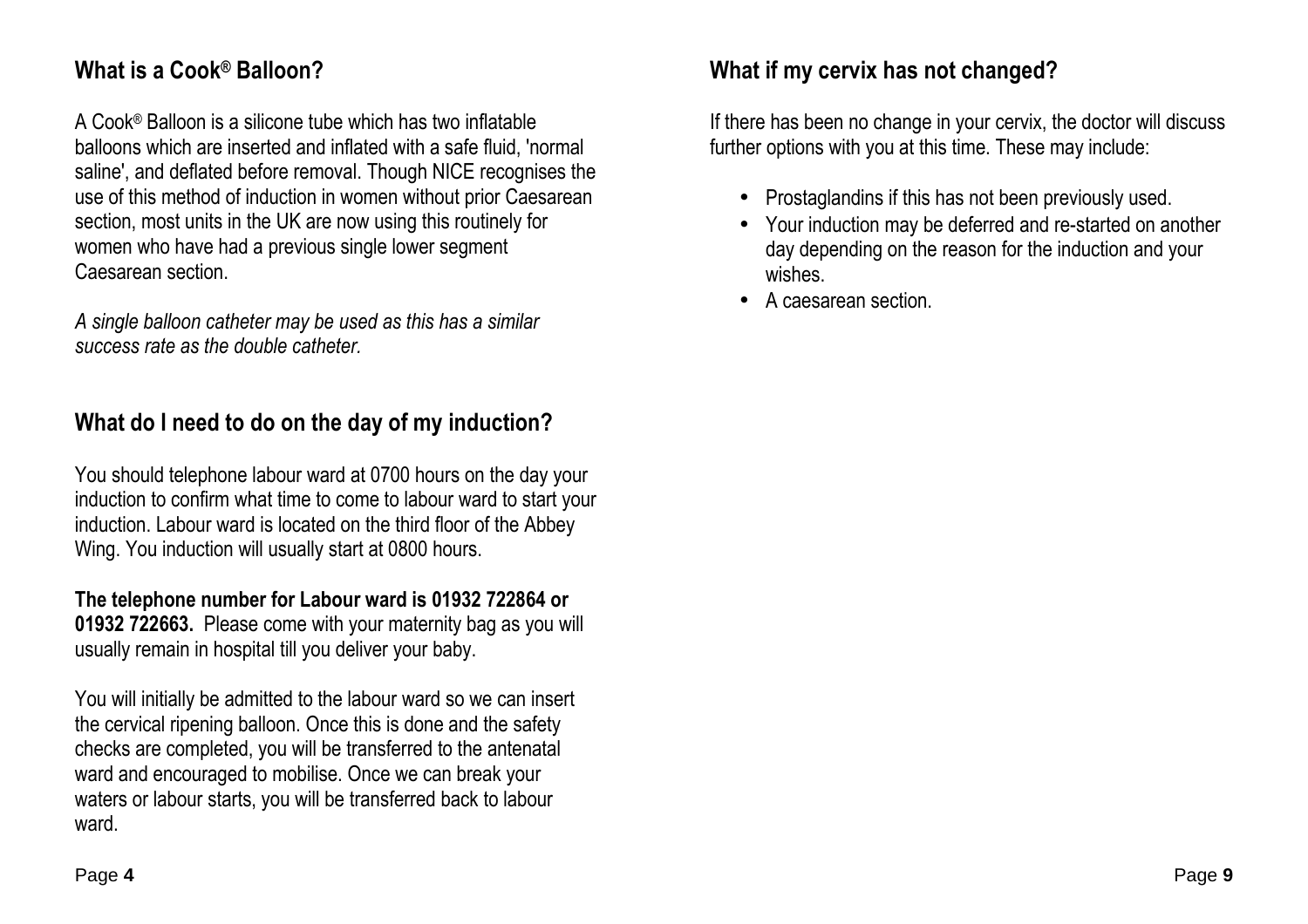#### **Can the Cervical Ripening balloon be removed before24 hours?**

If labour starts or your water breaks or there are any concerns, the Cervical Ripening Balloon may be removed earlier than 24 hours.

Some clinicians may prefer to remove the balloon at 12 hours in keeping with the manufacture's recommendation. Most maternity units in the UK leave the balloon for 12- 24 hours so we can make the cervix as favourable as possible. Keeping the balloon for 24 hours doesn't put you or your baby at any risk.

#### **Is it harmful if the balloon is left for longer than 24 hours?**

This is not likely to be harmful but we will aim to remove the balloon by 24 hours. Please alert the midwifery or medical staff if the balloon hasn't been removed as planned after 24 hours of insertion.

On some occasions a decision may be taken to delay your induction. This could be because another mother has a greater need for medical intervention and this may happen at any point during your admission. This is to ensure the safety of all mothers and babies. This will be discussed with you and will be based on your individual circumstance.

When you are asked to come in, you are welcome to bring one birthing partner with you. Up to two birthing partners may stay with you **once you are in established labour**.

#### **What is Induction of labour with Cervical Ripening Balloon?**

On admission we will discuss the reason for induction as well as the risks and benefits. We will confirm you agree to proceed with induction using the cervical ripening balloon. We will do a CTG (heart trace monitoring of your baby) to ensure the baby is healthy before we start the induction. We will position you and insert the cervical balloon into the cervix.

The first of the two balloons is inflated with a safe liquid called 'normal saline' on the uterine side of the cervix and the second is then inflated with normal saline in the vaginal side of the cervix. See image below. The two balloons then adapt to the contour of the cervical canal to minimise discomfort. A single balloon catheter may also be used instead. The effect and result are similar to the double balloon catheter.